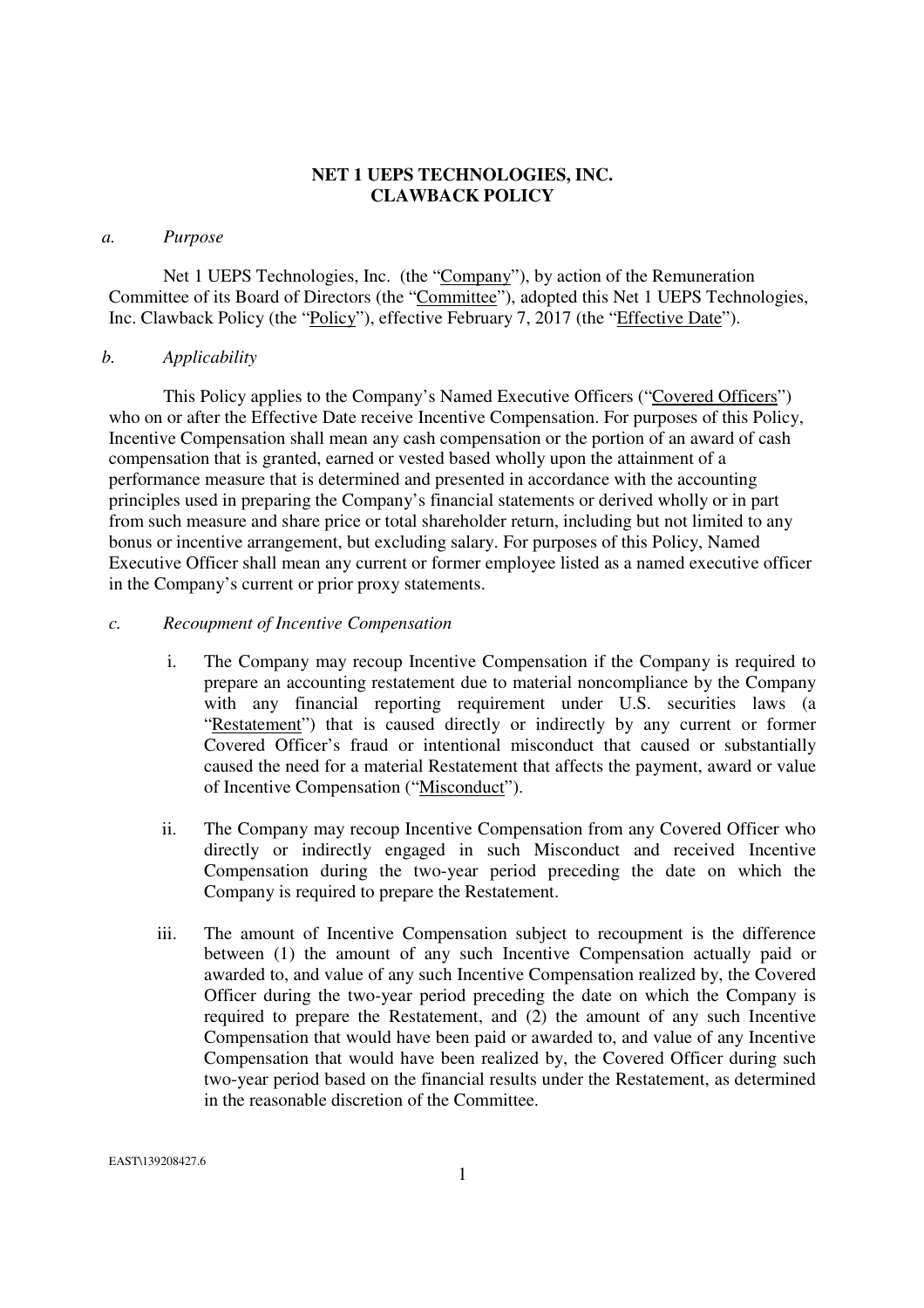- iv. To the extent permitted by applicable law, the Company may enforce the recoupment of any or all amounts due under this Policy by withholding future payment of Incentive Compensation, cancelling outstanding equity awards or the scheduled grant of future equity awards, seeking reimbursement of previously paid Incentive Compensation, demanding direct cash payment, reducing any amount of compensation owed by the Company to the Covered Officer, and/or such other means determined by the Committee. If the Committee demands recoupment from an Covered Officer, any amount that remains unpaid 30 days after such demand accrues interest at the prime rate (as published in *The Wall Street Journal*) per year, compounded at the end of each calendar quarter, until paid.
- v. If an amount repaid by a Covered Officer to the Company under this Policy is determined to be not fully tax deductible by the Covered Officer, the Committee may reduce the amount to be repaid as necessary to account for the tax consequences of the repayment, to be determined in its sole discretion.

### *d. Acknowledgement*

This Policy shall apply to all Incentive Compensation and shall be an express condition of payment or receipt of any Incentive Compensation. A Covered Officer's acceptance of any Incentive Compensation shall constitute an agreement to all of the terms and conditions of this Policy.

#### *e. Severability*

If any provision of this Policy is declared illegal, invalid, or otherwise unenforceable by a court of competent jurisdiction, such provision shall be reformed, if possible, to the extent necessary to render it legal, valid, and enforceable, or otherwise deleted, and the remainder of the terms of this Policy shall not be affected except to the extent necessary to reform or delete such illegal, invalid, or unenforceable provision.

### *f. Nonexclusive Remedy*

The Company's right of recoupment under this Policy is in addition to any remedy available to the Company with respect to any Covered Officer, including, but not limited to, termination of employment, the initiation of civil or criminal proceedings, and any right to repayment under section 304 of the Sarbanes-Oxley Act of 2002 applicable to the Company's Chief Executive Officer and Chief Financial Officer and any other applicable law.

#### *g. Amendments*

 The Committee reserves the right, in its sole discretion, to amend this Policy from time to time, in its sole discretion, including to address the requirements of Section 954 of the Dodd-Frank Wall Street Reform and Consumer Protection Act of 2010 and resulting rules and regulations issued by the Securities and Exchange Commission or any stock exchange, and any such amendment may be adopted with retroactive effect.